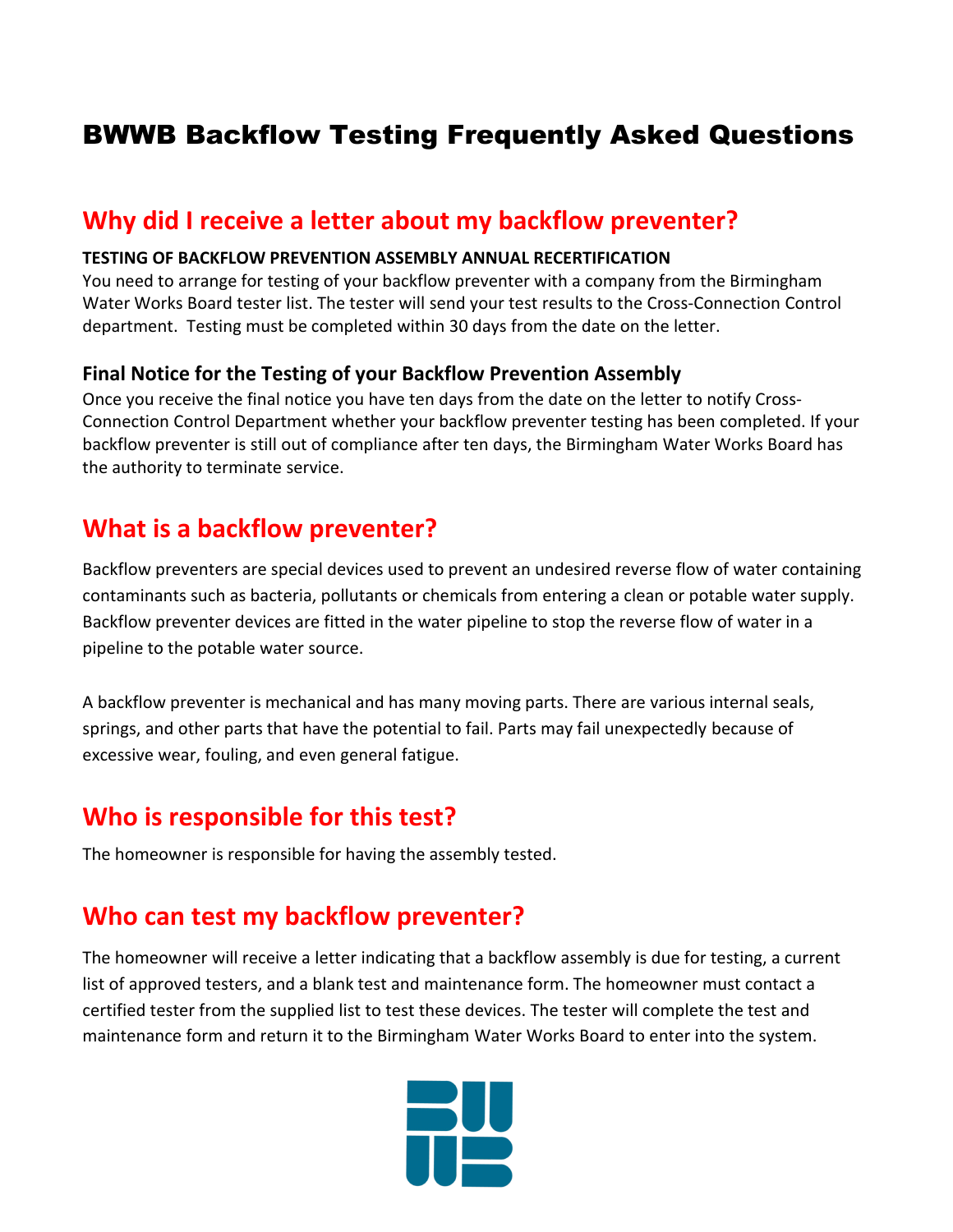# **What are the reasons for Testing?**

#### **\*THIS IS NOT AN ALL-INCLUSIVE LIST AND YOU MAY BE REQUIRED TO TEST YOUR BACKFLOW PREVENTER FOR REASONS OTHER THAN WHAT IS LISTED BELOW\***

- **1. Annual Required Testing** Birmingham Water Works Board requires that all commercial and residential properties with backflow preventers be tested annually. This is to ensure the assemblies are in good working order and will protect the water from contamination.
- **2. New Installation** Birmingham Water Works Board requires that all new commercial and residential properties with backflow preventers be tested within 30 days of installation and annually thereafter.
- **3. Device Failure** A backflow preventer is mechanical and has many moving parts. There are various internal seals, springs, and other parts that have the potential to fail. Parts may fail unexpectedly because of excessive wear, fouling, and even general fatigue. This is called "Device Failure" and must be repaired. Once the backflow preventer has been repaired it must be tested immediately. If your device fails to pass inspection, you are responsible for repairing or replacing the device within 30 days. If you are still out of compliance after 30 days, **all water services to the property will be discontinued** until you are compliant.

## **How often is the backflow preventer tested?**

Birmingham Water Works Board requires every customer who owns a backflow device is required to test the device annually. The safety of people in a home is the main reason to have annual testing of backflow preventer. The failure to have regular testing of a backflow prevention device may result in water service being discontinued for a home.

## **How much does the backflow test cost?**

Prices vary depending on who you call. We recommend getting multiple quotes from the approved backflow certified tester list. Contact the Birmingham Water Works Board Cross-Connection Control Department for a current Backflow Tester's list.